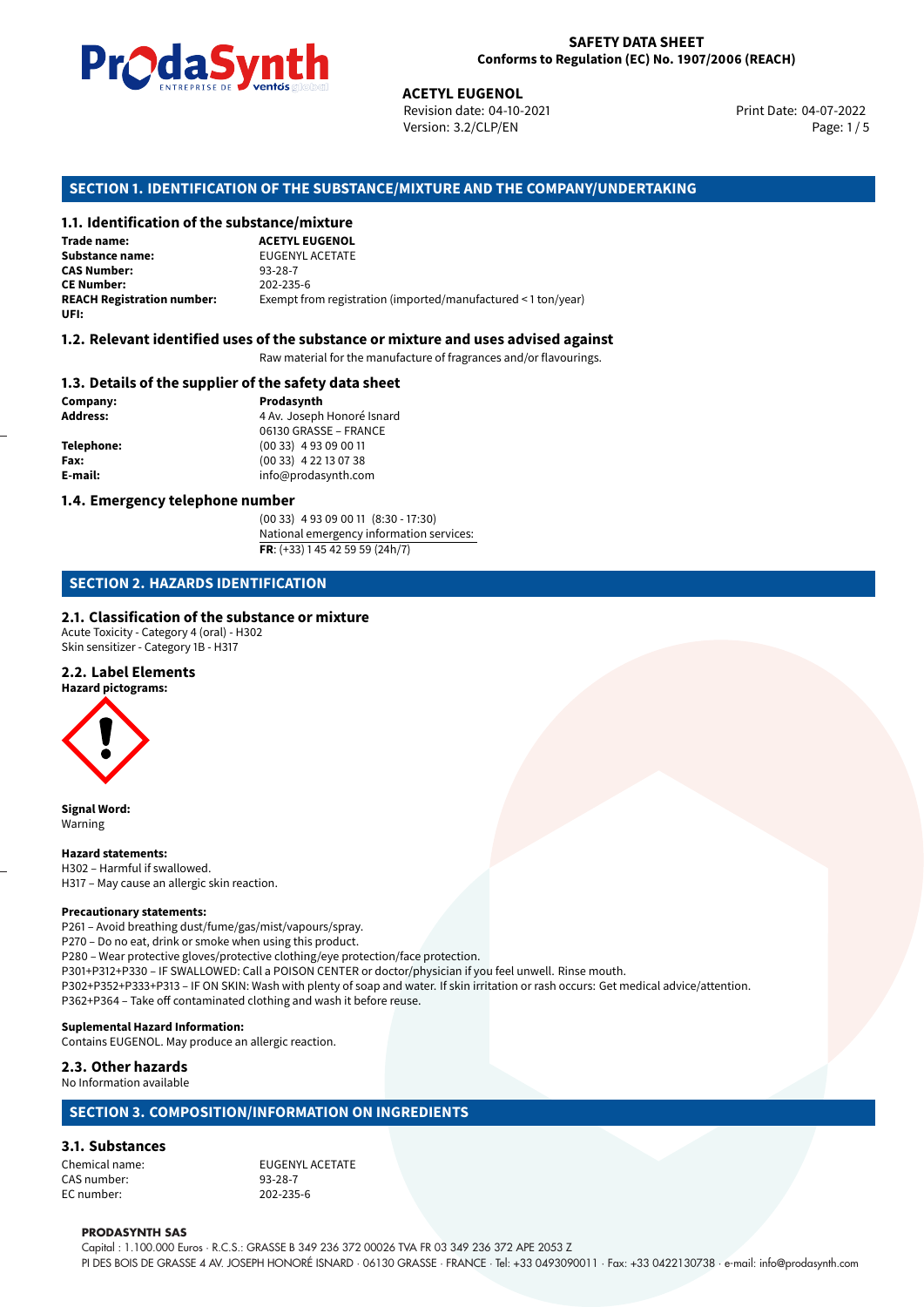

**ACETYL EUGENOL**<br>Revision date: 04-10-2021 **Access 12 Contract Print Date: 04-07-2022** Version: 3.2/CLP/EN Page: 2 / 5

#### **Hazardous constituents:**

| <b>Chemical Name</b> | % (w/w)       | CAS No<br><b>EC No</b> | <b>Classification according to Regulation 1272/2008</b> |
|----------------------|---------------|------------------------|---------------------------------------------------------|
| l ACETYL EUGENOL     | $\geq$ 50     | 93-28-7<br>202-235-6   | Acute Tox. 4 (oral) - H302                              |
| EUGENOL              | $\geq$ 1; <10 | 97-53-0<br>202-589-1   | Eye Irrit. 2 - H319<br>Skin Sens. 1B - H317             |

[See the full text of the hazard statements in section 16.](#page-4-0)

## **3.2. Mixtures**

Not applicable.

# **SECTION 4. FIRST-AID MEASURES**

#### **4.1. Description of necessary first aid measures**

| Ingestion:    | Rinse mouth with water.                                                                                               |
|---------------|-----------------------------------------------------------------------------------------------------------------------|
|               | Obtain medical advice.                                                                                                |
|               | Keep at rest. Do not induce vomiting.                                                                                 |
| Eye contact:  | In case of contact with eyes, rinse immediately with plenty of water for at least 15 minutes and seek medical advice. |
| Inhalation:   | Remove person to fresh air and keep at rest.                                                                          |
|               | Seek immediate medical advice.                                                                                        |
| Skin contact: | Take off immediately all contaminated clothing.                                                                       |
|               | Thoroughly wash affected skin with soap and water.                                                                    |
|               | Seek medical attention if symptoms persist.                                                                           |

#### **4.2. Most important symptoms and effects, both acute and delayed**

No information available.

### **4.3. Indication of any immediate medical attention and special treatment needed**

No information available.

# **SECTION 5. FIRE-FIGHTING MEASURES**

#### **5.1. Extinguishing Media**

Water spray, carbon dioxide, dry chemical powder or appropriate foam. For safety reasons do not use full water jet.

#### **5.2. Special hazards arising from the substance or mixture**

Known or Anticipated Hazardous Products of Combustion: Emits toxic fumes under fire conditions.

#### **5.3. Advice for firefighters**

High temperatures can lead to high pressures inside closed containers. Avoid inhalation of vapors that are created. Use appropriate respiratory protection. Do not allow spillage of fire to be poured into drains or watercourses. Wear self-contained breathing apparatus and protective clothing.

# **SECTION 6. ACCIDENTAL RELEASE MEASURES**

### **6.1. Personal precautions, protective equipment and emergency procedures**

Evacuate surronding areas. Ensure adequate ventilation. Keep unnecessary and unprotected personnel from entering. Do not breathe vapor/spray. Avoid contact with skin and eyes. Information regarding personal protective measures: see section 8.

### **6.2. Environmental precautions**

To avoid possible contamination of the environment, do not discharge into any drains, surface waters or groundwaters.

#### **6.3. Methods and materials for containment and cleaning up**

Cover with an inert, inorganic, non-combustible absorbent material (e.g. dry-lime, sand, soda ash). Place in covered containers using non-sparking tools and transport outdoors. Avoid open flames or sources of ignition (e.g. pilot lights on gas hot water heater). Ventilate area and wash spill site after material pickup is complete.

#### **6.4. Reference to other sections**

Information regarding exposure controls, personal protection and disposal considerations can be found in sections 8 and 13.

#### **PRODASYNTH SAS**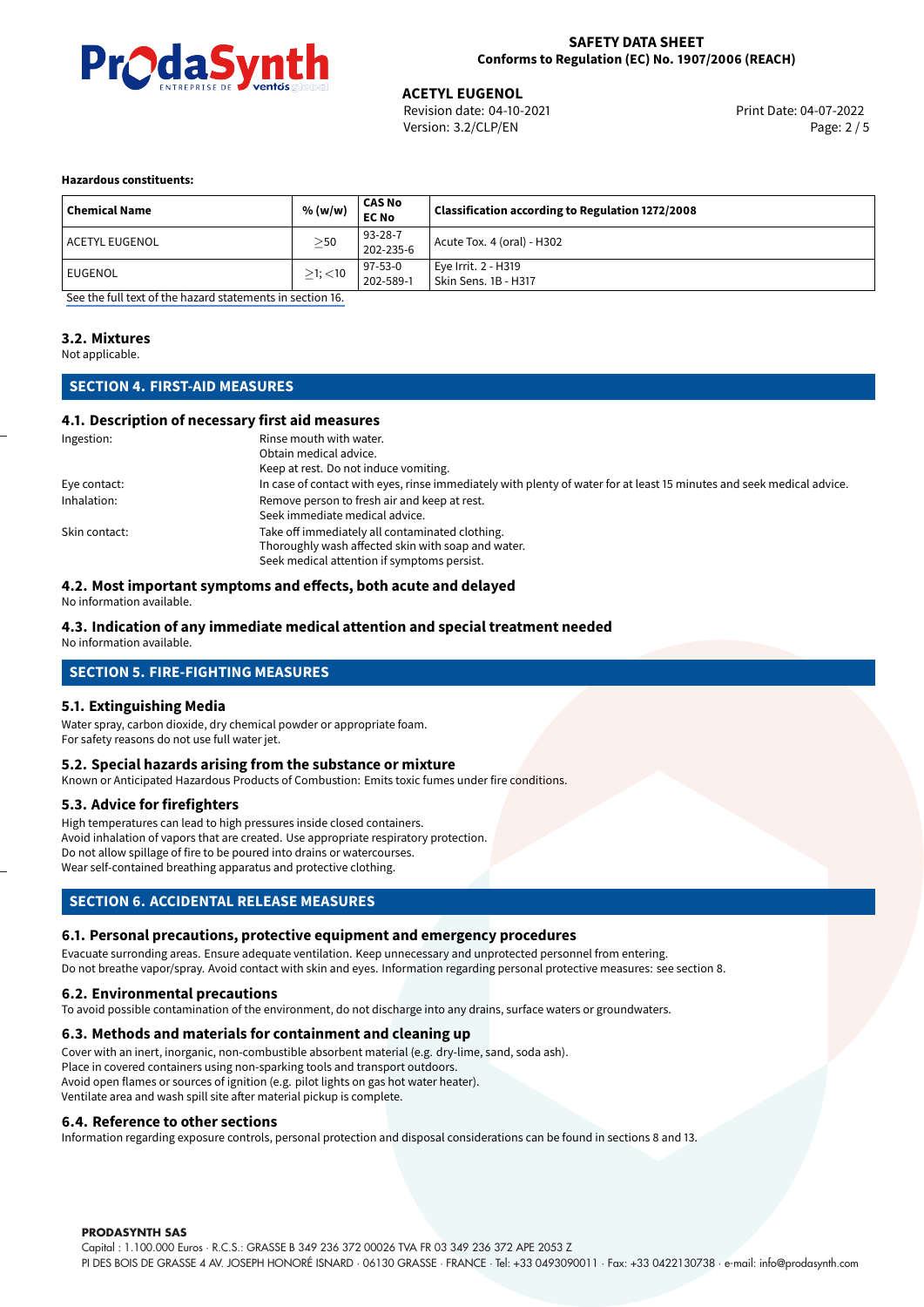

**ACETYL EUGENOL**<br>Revision date: 04-10-2021 **Access 12 Contract Print Date: 04-07-2022** Version: 3.2/CLP/EN Page: 3 / 5

# **SECTION 7. HANDLING AND STORAGE**

#### **7.1. Precautions for safe handling**

Do not store or handle this material near food or drinking water. Do not smoke. Avoid contact with the eyes, skin and clothing. Wear protective clothing and use glasses. Observe the rules of safety and hygiene at work. Keep in the original container or an alternative made from a compatible material.

# **7.2. Conditions for safe storage, including any incompatibilities**

Store in tightly closed and preferably full containers in a cool, dry and ventilated area, protected from light. Keep away from sources of ignition (e.g. hot surfaces, sparks, flame and static discharges). Keep away from incompatible materials (see section 10).

#### **7.3. Specific end use(s)**

No information available.

# **SECTION 8. EXPOSURE CONTROLS AND PERSONAL PROTECTION**

# **8.1. Control parameters**

Components with occupational exposure limits: None known.

#### **8.2. Exposure controls**

| Appropriate engineering controls: | Measures should be taken to prevent materials from being splashed into the body.                                                            |
|-----------------------------------|---------------------------------------------------------------------------------------------------------------------------------------------|
|                                   | Provide adequate ventilation, according to the conditions of use. Use a mechanical exhaust if required.                                     |
| Eye/Face protection:              | Chemical safety goggles are recommended. Wash contaminated goggles before reuse.                                                            |
| Hand Protection:                  | Chemical-resistant gloves are recommended. Wash contaminated gloves before reuse.                                                           |
| Body protection:                  | Personal protective equipment for the body should be selected based on the task being performed and the risks<br>involved.                  |
| <b>Respiratory Protection:</b>    | In case of insufficient ventilation, use suitable respiratory equipment.                                                                    |
| Environmental exposure controls:  | Emissions from ventilation or process equipment should be checked to ensure they comply with environmental<br>protection legislation.       |
|                                   | In some cases, filters or engineering modifications to the process equipment will be necessary to reduce emissions to<br>acceptable levels. |

### **SECTION 9. PHYSICAL AND CHEMICAL PROPERTIES**

#### **9.1. Information on basic physical and chemical properties**

| Appearance:                            | Solid                                       |  |
|----------------------------------------|---------------------------------------------|--|
| Colour:                                | Conforms to standard                        |  |
| Odour:                                 | Conforms to standard                        |  |
| Odour theshold:                        | Not determined                              |  |
| pH:                                    | Not determined                              |  |
| Melting point/freezing point:          | ca. 29                                      |  |
| Boling point/boiling range (°C):       | $282^{\circ}$ C                             |  |
| Flash point:                           | 148 °C                                      |  |
| Evaporation rate:                      | Not determined                              |  |
| Flammability:                          | Not determined                              |  |
| Lower flammability/Explosive limit:    | Not determined                              |  |
| Upper flammability/Explosive limit:    | Not determined                              |  |
| Vapour pressure:                       | Not determined                              |  |
| Vapour Density:                        | Not determined                              |  |
| Density:                               | 1,074 $-1,082$ g/mL (20°C)                  |  |
| Relative density:                      | $1,074 - 1,082(20^{\circ}C)$                |  |
| Water solubility:                      | NON MISCIBLE IN WATER - MISCIBLE IN ALCOHOL |  |
| Solubility in other solvents:          | SOLUBLE IN ETHANOL                          |  |
| Partition coefficient n-octanol/water: | Not determined                              |  |
| Auto-ignition temperature:             | Not determined                              |  |
| Decomposition temperature:             | Not determined                              |  |
| Viscosity, dynamic:                    | Not determined                              |  |
| Viscosity, kinematic:                  | Not determined                              |  |
| Explosive properties:                  | Not determined                              |  |
| Oxidising properties:                  | <b>NONE EXPECTED</b>                        |  |
|                                        |                                             |  |

#### **PRODASYNTH SAS**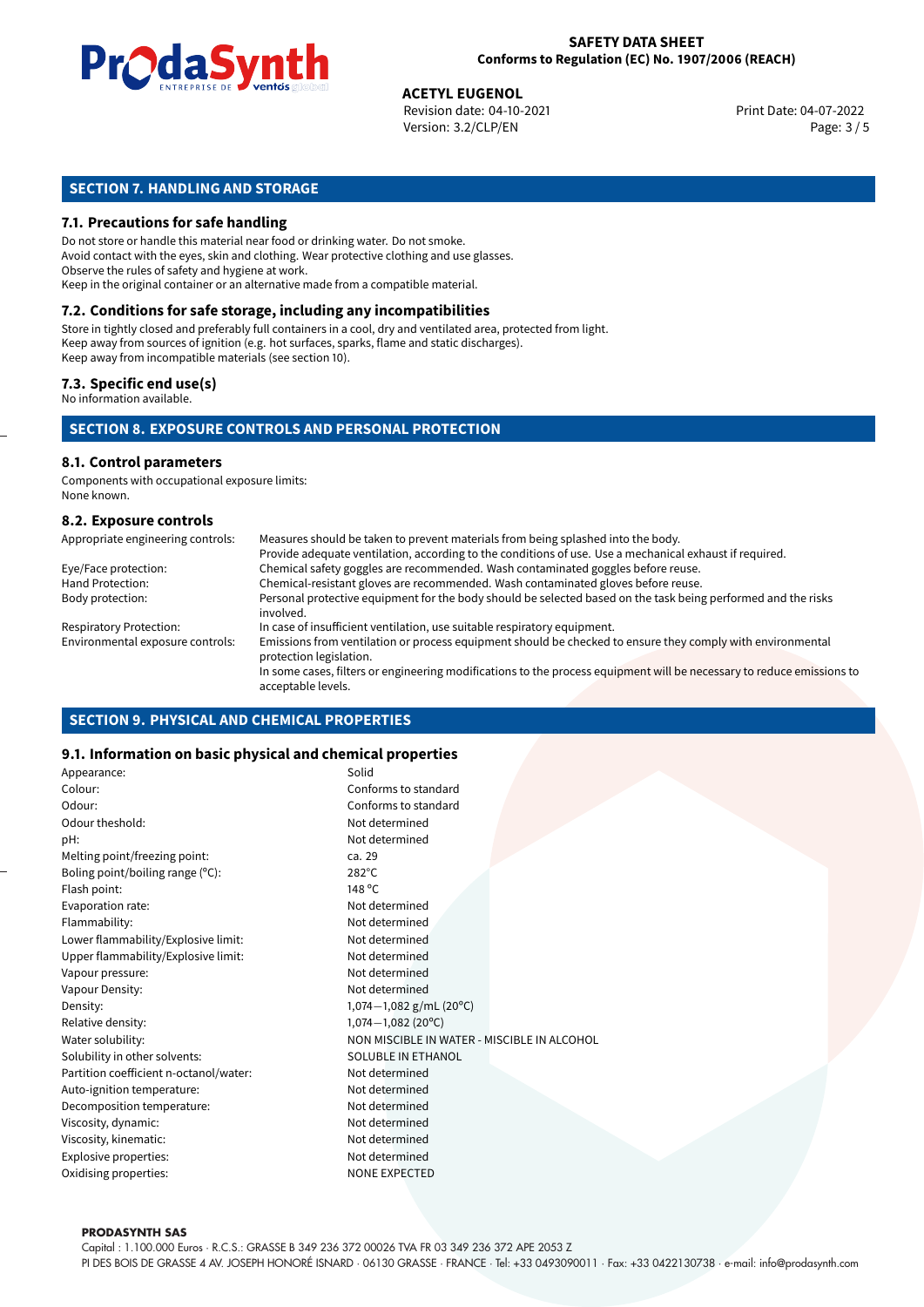

**ACETYL EUGENOL**<br>Revision date: 04-10-2021 **Access 12 Contract Print Date: 04-07-2022** Version: 3.2/CLP/EN Page: 4 / 5

# **9.2. Additional information**

No information available.

# **SECTION 10. STABILITY AND REACTIVITY**

#### **10.1. Reactivity**

No hazardous reactions if stored and handled as prescribed/indicated.

#### **10.2. Chemical stability**

The product is stable if stored and handled as prescribed/indicated.

#### **10.3. Possibility of hazardous reactions**

No hazardous reactions if stored and handled as prescribed/indicated.

#### **10.4. Conditions to Avoid**

Conditions to Avoid: Excessive heat, flame or other ignition sources.

# **10.5. Incompatible materials**

Avoid contact with strong acids and bases and oxidizing agents.

#### **10.6. Hazardous decomposition products**

During combustion may form carbon monoxide and unidentified organic compounds.

# **SECTION 11. TOXICOLOGICAL INFORMATION**

# **11.1. Information on toxicological effects**

| <b>Acute toxicity</b>             | Harmful if swallowed.                                                     |  |  |  |
|-----------------------------------|---------------------------------------------------------------------------|--|--|--|
| <b>Skin corrosion/irritation</b>  | Based on the data available, the criteria for classification are not met. |  |  |  |
| Serious eye damage/irritation     | Based on the data available, the criteria for classification are not met. |  |  |  |
| Respiratory or skin sensitisation | May cause an allergic skin reaction.                                      |  |  |  |
| Germ cell mutagenicity            | Based on the data available, the criteria for classification are not met. |  |  |  |
| Carcinogenicity                   | Based on the data available, the criteria for classification are not met. |  |  |  |
| <b>Reproductive toxicity</b>      | Based on the data available, the criteria for classification are not met. |  |  |  |
| <b>STOT-single exposure</b>       | Based on the data available, the criteria for classification are not met. |  |  |  |
| <b>STOT-repeated exposure</b>     | Based on the data available, the criteria for classification are not met. |  |  |  |
| <b>Aspiration hazard</b>          | Based on the data available, the criteria for classification are not met. |  |  |  |

# **SECTION 12. ECOLOGICAL INFORMATION**

### **12.1. Toxicity**

#### **Assessment:**

Based on the data available, the criteria for classification are not met. **Experimental/calculated data:** No information available.

### **12.2. Degradability**

No information available.

#### **12.3. Bioaccumulative potential**

No information available.

## **12.4. Soil mobility**

No information available.

# **12.5. Results of PBT and vPvB assessment**

No information available.

#### **12.6. Other adverse effects**

See also sections 6, 7, 13 and 15 Do not allow to get into waste water or waterways.

## **SECTION 13. DISPOSAL CONSIDERATIONS**

### **13.1. Waste treatment methods**

Dispose of in accordance with national and local environmental regulations.

#### **PRODASYNTH SAS**